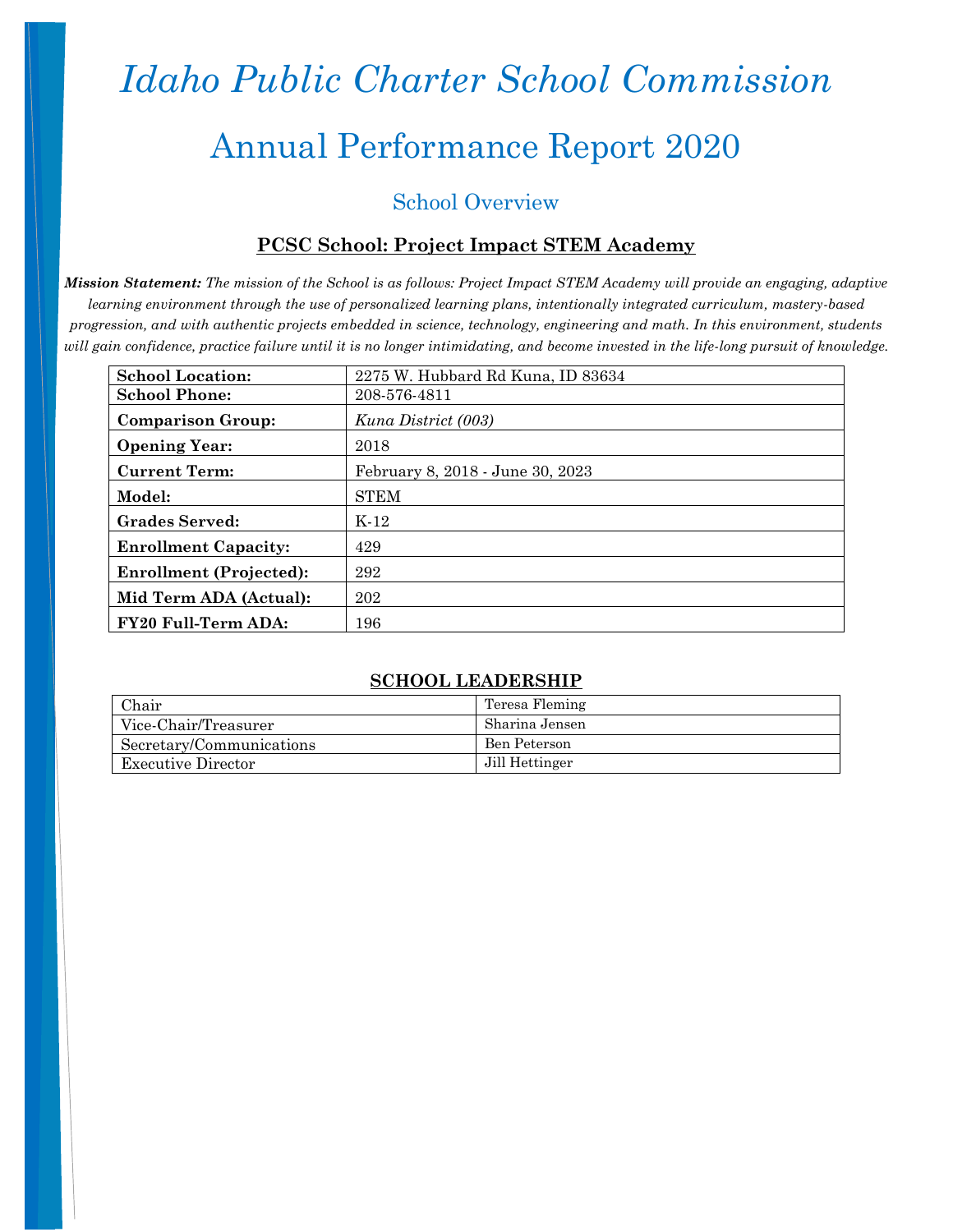### **Table of Contents**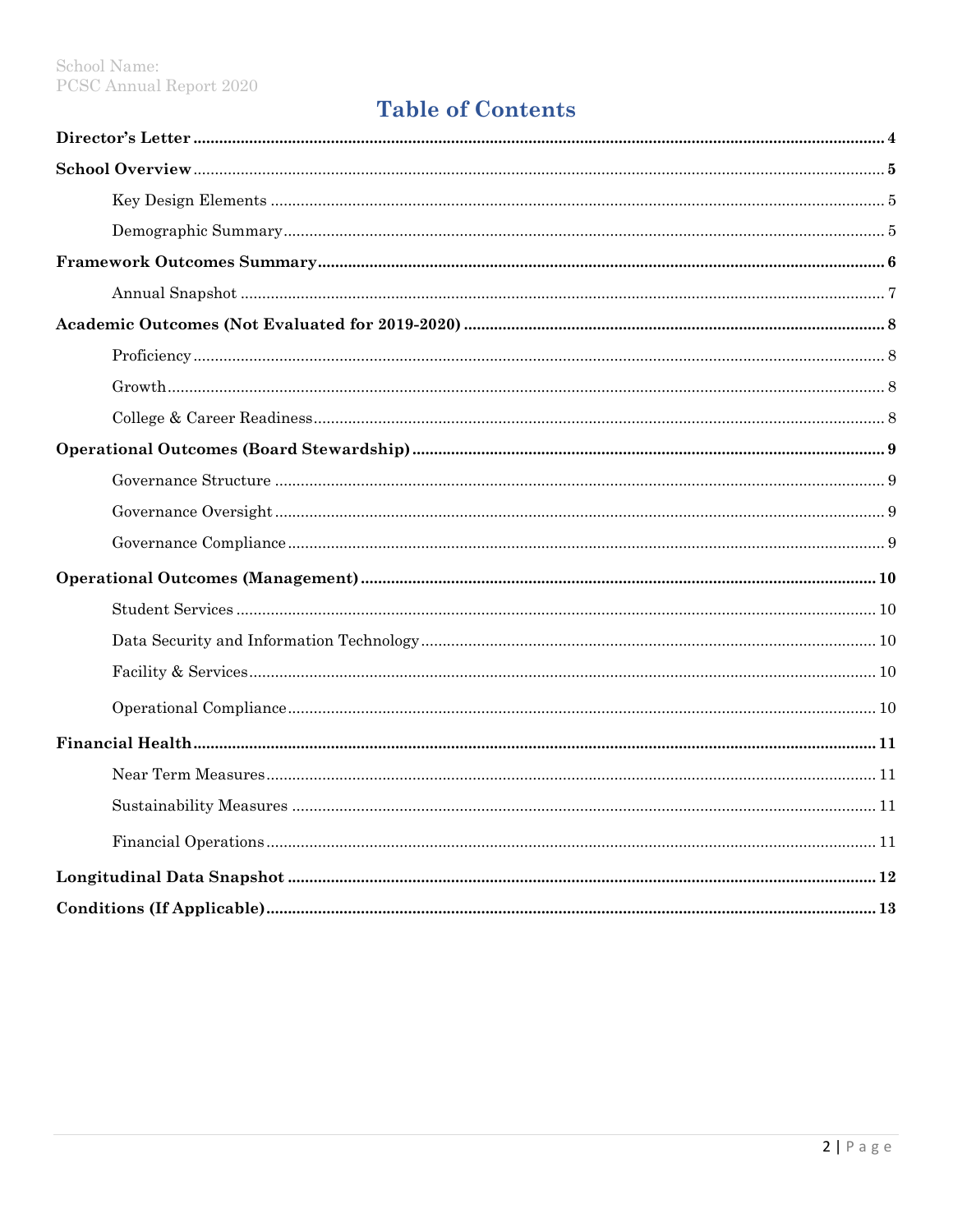### PREPARED BY

### Idaho Public Charter School Commission

Jenn Thompson Director, Public Charter School Commission 208-332-1594 jenn.thompson@osbe.idaho.gov

> Dianne Hobbs Administrative Assistant  $208 - 332 - 1561$

Jared Dawson Portfolio Program Manager 208-332-1585 Jared.Dawson@osbe.idaho.gov

Melissa-Jo "Mel" Rivera Portfolio Program Manager  $208\hbox{-}332\hbox{-}1583$ Dianne.Hobbs@osbe.idaho.gov | Mel.Rivera@osbe.Idaho.gov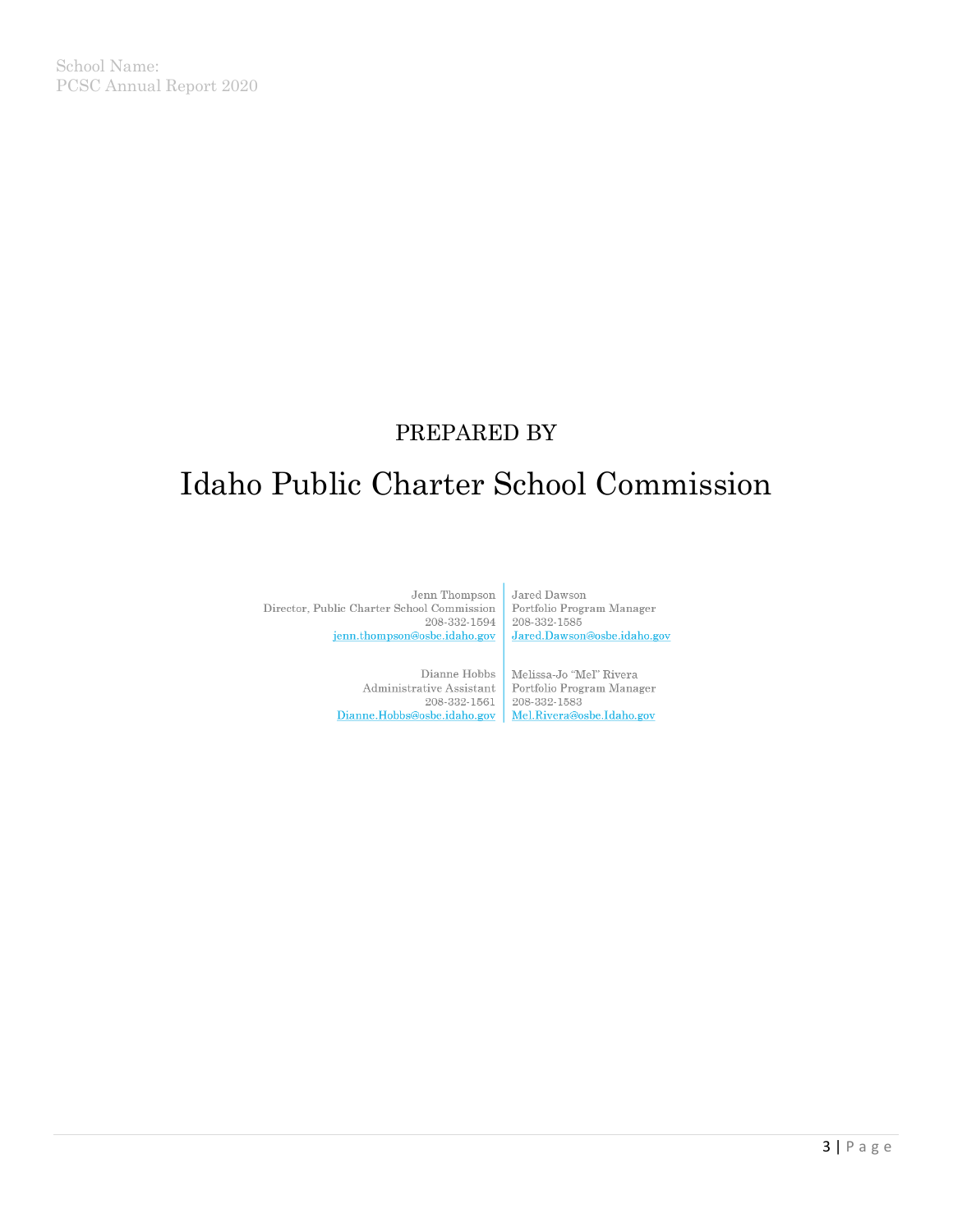#### Director's Letter

Charter schools in Idaho operate on 5-year terms as defined in a [Performance Certificate](https://chartercommission.idaho.gov/pcsc-schools/by-region/) executed between the school's board and its authorizer. In addition, Idaho law requires that every certificate include a framework describing the expectations the school must meet in order to earn a next operational term. It also requires that charter school authorizers complete performance reports for the schools they oversees each year. The annual performance report serves the following purposes:

- 1. To provide transparent, data-driven information about charter school quality to the public;
- 2. To ensure charter school boards have access to clear expectations and are provided maximum opportunity to correct any deficiencies prior to the school's renewal year; and
- 3. To inform mid-term authorizing decisions (such as consideration of amendments).

This report, based on the performance framework adopted by the PCSC on October 8, 2020, reflects how the school's outcomes during the most recently completed school year measure up against the expectations established in the framework. At the end of each 5-year term, the authorizer reviews the school's annual reports and financial data to inform its decision to renew, conditionally renew, or non-renew, the school for a subsequent term of operation.

Each measure included in the PCSC's framework has a meets standard benchmark. A school that meets standard on all measures at the end of its current operational term is guaranteed an unconditional renewal. A school that does not meet standard on at least one measure at the end of its current operational term may be conditionally renewed or non-renewed. Because the outcomes on this report inform high-stakes decisions, schools are encouraged to use this information to support their strategic planning efforts each year.

COVID-19 NOTE: Please note that due to the COVID-19 pandemic, statewide assessments were canceled in the spring of 2020. No academic evaluation has been made in this report due to absent and incomplete data. The academic outcomes overview page only includes graduation rate (if applicable), though the measure is not rated.

The [performance framework](https://chartercommission.idaho.gov/resources/financial-framework/) rubrics provide detail on calculations and data sources.

*Each authorized chartering entity shall annually publish and make available to the public a performance report for each public charter school it oversees, in accordance with the performance framework set forth in the performance certificate and section [33-5209A,](https://legislature.idaho.gov/statutesrules/idstat/Title33/T33CH52/SECT33-5209A) Idaho Code.*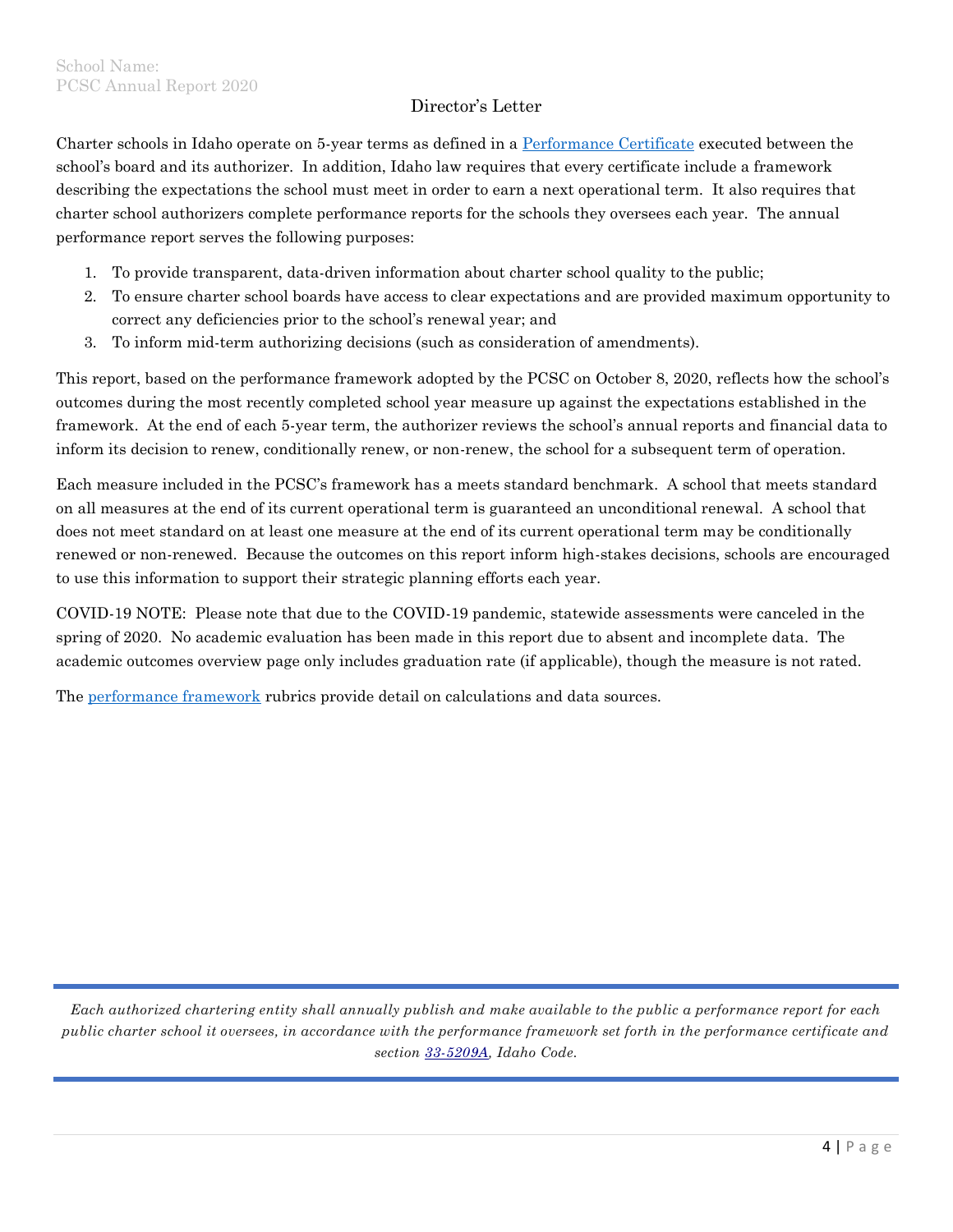#### **SCHOOL OVERVIEW**

#### **Key Design Elements**

● STEM will be developed as a school-wide culture through a focus on inquiry, problem solving, and flexible scheduling.

- Curriculum will be Mastery-Based and Personalized.
- Curriculum will be integrated across subjects through use of project based learning strategies as well as reading and writing projects.
- Expanded assessment methodologies will be used school-wide, including portfolios, presentations, and rubrics that focus on Critical thinking, Communication, Collaboration, and Creativity

#### **DEMOGRAPHIC SUMMARY**

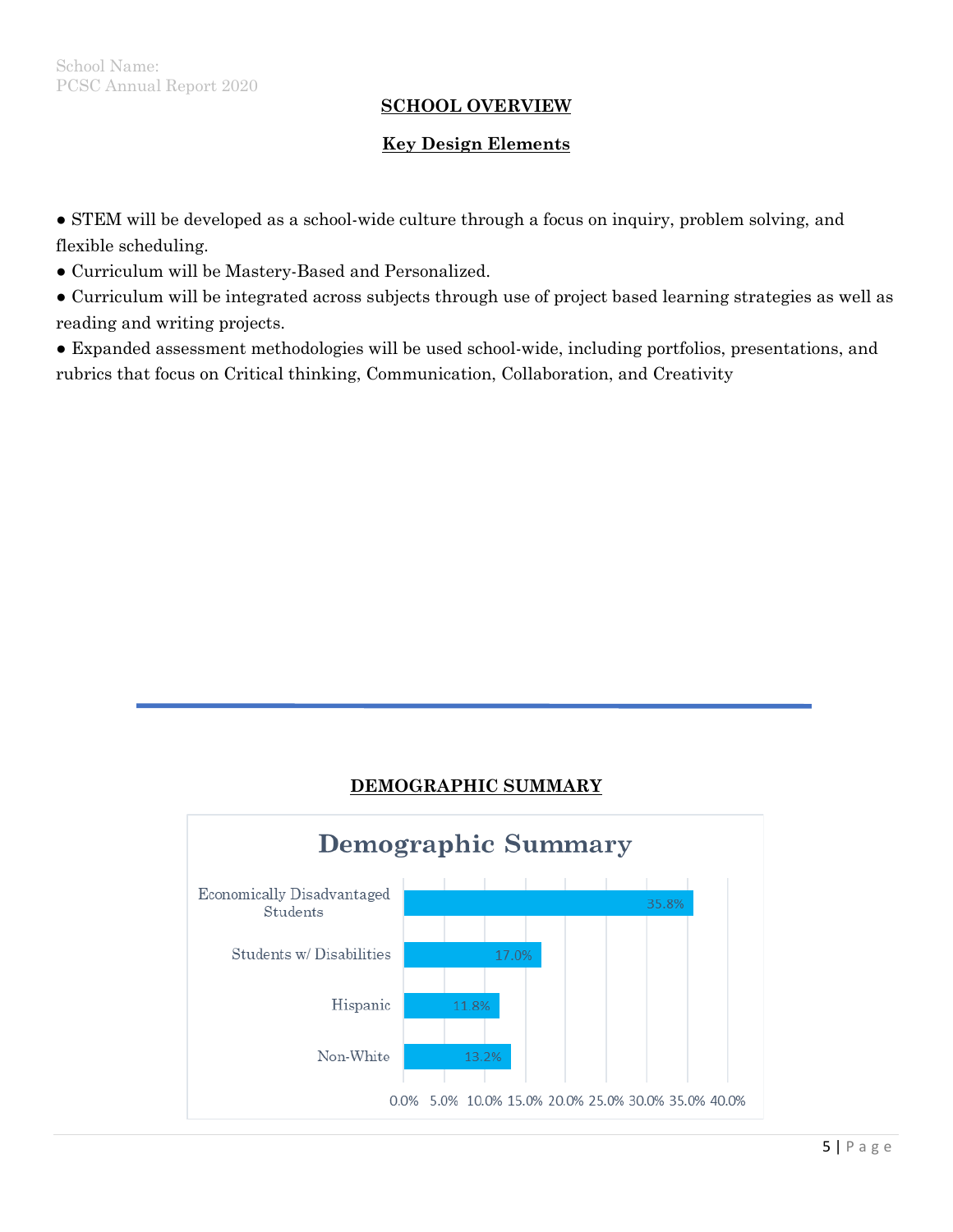# FRAMEWORK OUTCOMES SUMMARY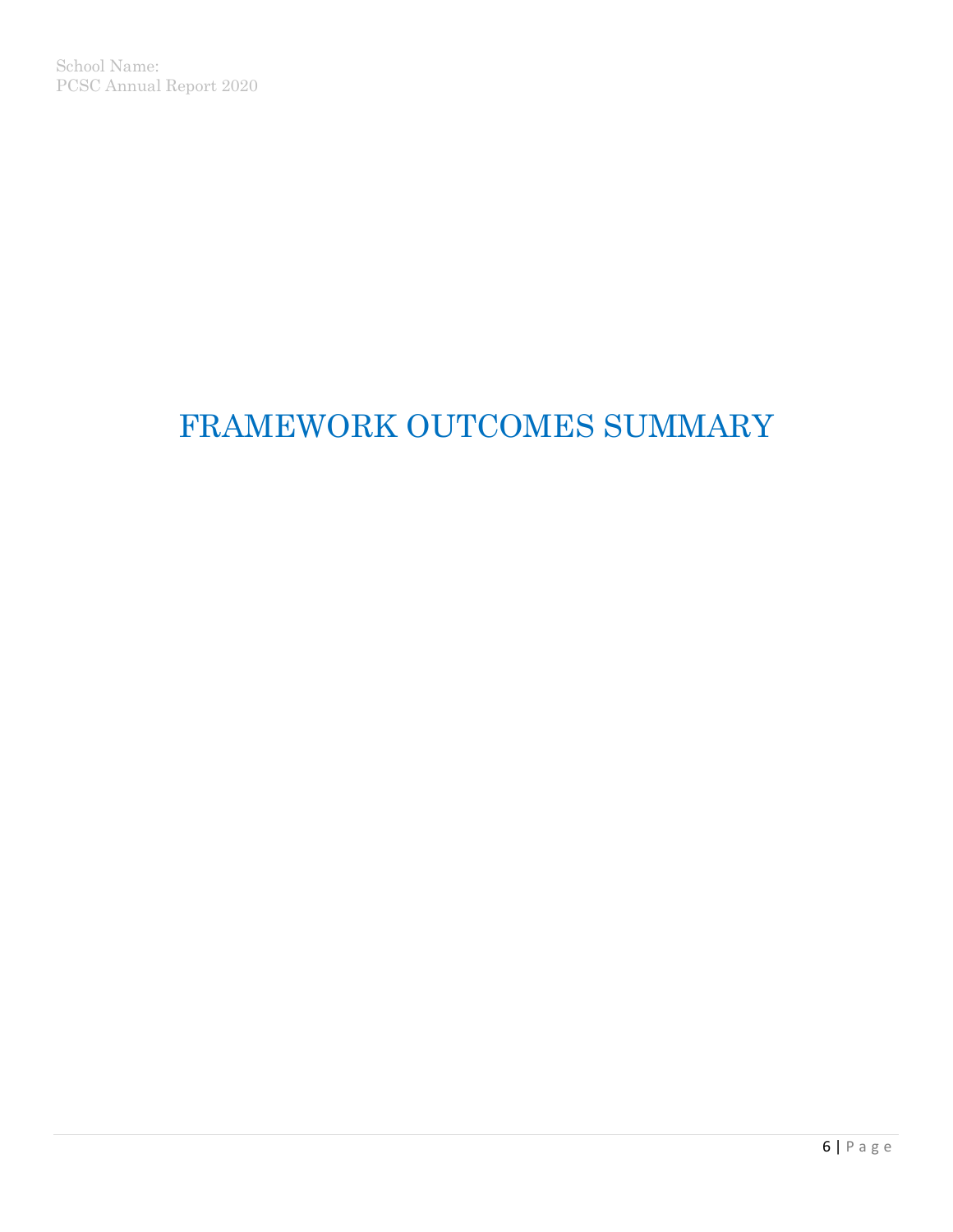# Annual Snapshot

 $\bullet \hspace{0.2cm} \bullet \hspace{0.2cm} \bullet \hspace{0.2cm} \bullet \hspace{0.2cm} \bullet$ 

*Schools are encouraged to use this information for strategic planning and to ensure that any identified weaknesses are addressed in advance of renewal consideration.*

| <b>ACADEMIC</b>        |                              | FII<br>JEA <sup>.</sup> |
|------------------------|------------------------------|-------------------------|
| Math Proficiency       | <b>Not Applicable (2020)</b> | Current Ratio           |
| <b>ELA</b> Proficiency | Not Applicable (2020)        | Unrestricted Days Cash  |
| Literacy Proficiency   | Not Applicable (2020)        | Default                 |
| Math Growth            | Not Applicable (2020)        | Enrollment Variance     |
| ELA Growth             | <b>Not Applicable (2020)</b> |                         |
| 4-Year Grad Rate       | <b>Not Applicable (2020)</b> |                         |

| <b>ACADEMIC</b>              |  | FINANCIAL HEALTH<br>(NEAR TERM MEASURES) |                            |
|------------------------------|--|------------------------------------------|----------------------------|
| <b>Not Applicable (2020)</b> |  | Current Ratio                            | <b>Exceeds Standard</b>    |
| <b>Not Applicable (2020)</b> |  | Unrestricted Days Cash                   | <b>Meets Standard</b>      |
| <b>Not Applicable (2020)</b> |  | Default                                  | <b>Meets Standard</b>      |
| <b>Not Applicable (2020)</b> |  | Enrollment Variance                      | <b>Approaches Standard</b> |

| <b>BOARD STEWARDSHIP</b> |                       | <b>FINAN</b><br><b>(SUSTAINA)</b>                                             |
|--------------------------|-----------------------|-------------------------------------------------------------------------------|
| Governance Structure     | Meets Standard        | Current Year Total Margin<br>Unrestricted Days Cash 3 Ye<br>Aggregated Margin |
| Governance Oversight     | Meets Standard        | Most Recent Year Cash Flow<br>Previous Year Cash Flow<br>Multi-Year Cash Flow |
| Governance Compliance    | <b>Meets Standard</b> | Debt Service Coverage Ratio                                                   |

|                   | <b>RD STEWARDSHIP</b> | <b>FINANCIAL HEALTH</b><br>(SUSTAINABILITY MEASURES)                            |                       |
|-------------------|-----------------------|---------------------------------------------------------------------------------|-----------------------|
| ture              | Meets Standard        | Current Year Total Margin<br>Unrestricted Days Cash 3 Year<br>Aggregated Margin | <b>Meets Standard</b> |
| sight             | Meets Standard        | Most Recent Year Cash Flow<br>Previous Year Cash Flow<br>Multi-Year Cash Flow   | <b>Meets Standard</b> |
| bliance           | <b>Meets Standard</b> | Debt Service Coverage Ratio                                                     | <b>Meets Standard</b> |
|                   |                       | Debt to Asset Ratio                                                             | <b>Meets Standard</b> |
| <b>MANAGEMENT</b> |                       | Financial Compliance                                                            | <b>Meets Standard</b> |

| <b>MANAGEMENT</b>          |                         |  |
|----------------------------|-------------------------|--|
| Student Services           | <b>Exceeds Standard</b> |  |
| Data Security/Transparency | Meets Standard          |  |
| Facility & Services        | Meets Standard          |  |
| Operational Compliance     | <b>Exceeds Standard</b> |  |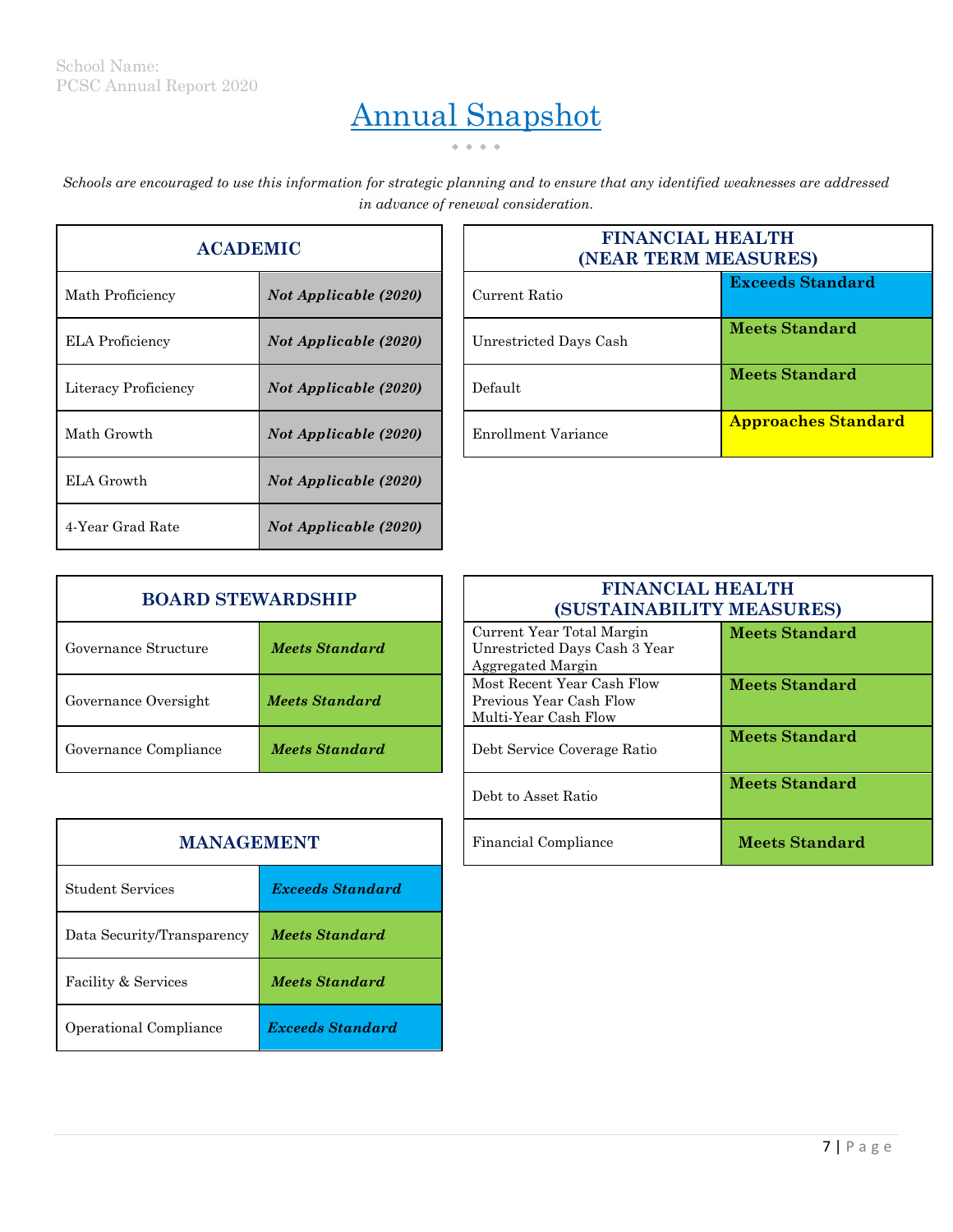### Academic Outcomes: 2020

### **Proficiency**

*(Data Source: Scatterplot)*

| <b>Math Proficiency</b>                                                            | <b>Standard Rating</b> |
|------------------------------------------------------------------------------------|------------------------|
| Math proficiency data is not available for FY20.                                   | N/A                    |
| <b>ELA Proficiency</b>                                                             | <b>Standard Rating</b> |
| ELA proficiency data is not available for FY20.                                    | N/A                    |
| <b>IRI Spring Proficiency</b>                                                      | <b>Standard Rating</b> |
| IRI spring proficiency data is not available for FY20                              | N/A                    |
| <b>Comments/Context:</b><br>Academic ratings are not applicable for 2020 outcomes. |                        |

### **Growth**

*(Data Source: Scatterplot)*

| <b>Math Growth</b>                                     | <b>Standard Rating</b> |  |
|--------------------------------------------------------|------------------------|--|
| Math growth data is not available for FY20.            | N/A                    |  |
| <b>ELA Growth</b>                                      | <b>Standard Rating</b> |  |
| ELA growth data is not available for FY20.             | N/A                    |  |
| <b>Comments/Context:</b>                               |                        |  |
| Academic ratings are not applicable for 2020 outcomes. |                        |  |

### **College and Career Readiness**

*(Data Source: Scatterplot)*

| 4-Year Graduation Rate (ACGR)                                                        | <b>Standard Rating</b> |  |
|--------------------------------------------------------------------------------------|------------------------|--|
| $(4$ -Year) ACGR.                                                                    | N/A                    |  |
| <b>Comments/Context:</b>                                                             |                        |  |
| Academic ratings are not applicable for 2020 outcomes. ACGR percent is available for |                        |  |

**applicable schools; however not given academic rating for FY20.**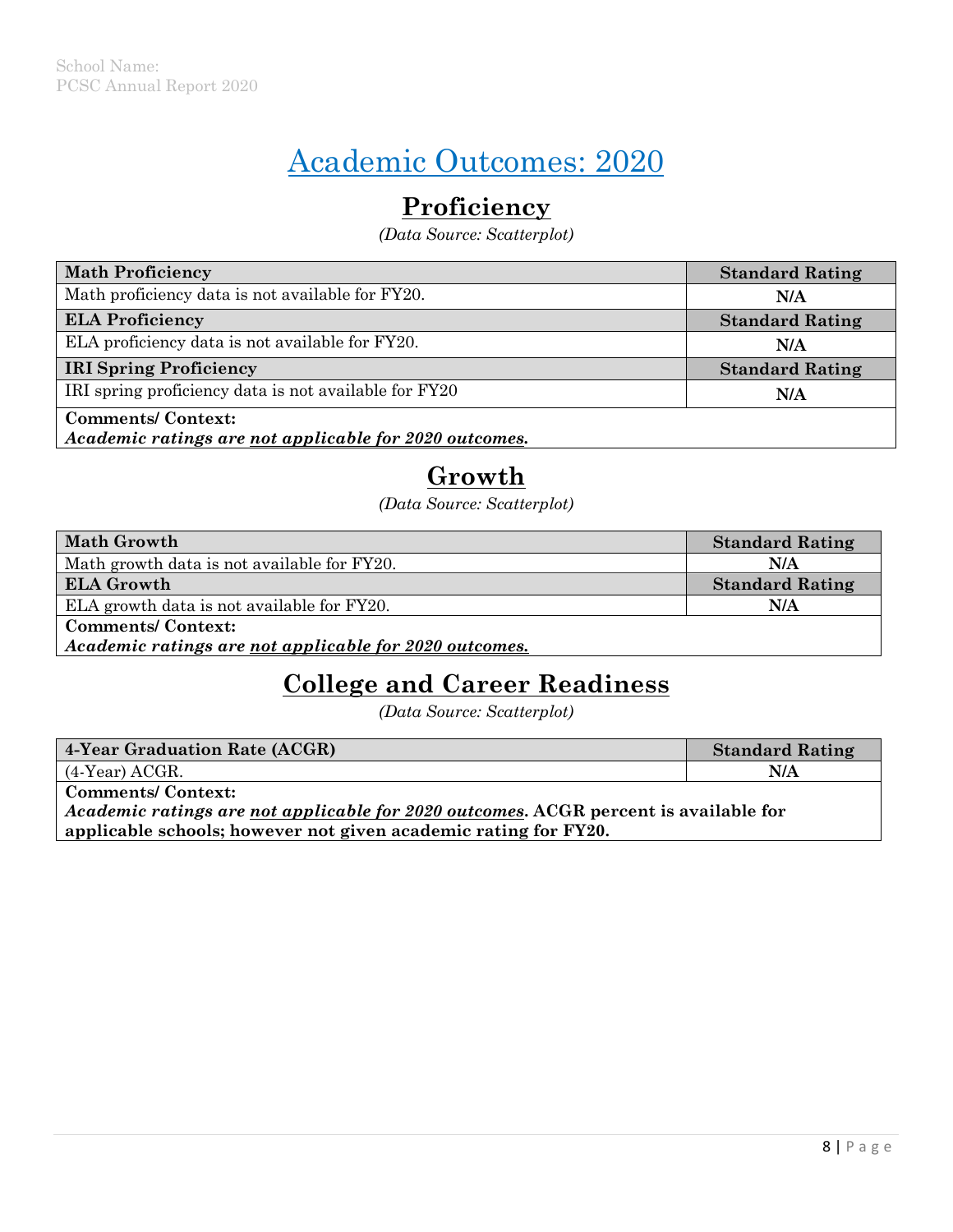# Operational Outcomes: Board Stewardship 2020

| STANDARD RATING: MEETS STANDARD                                                                                                   |                                                      |  |  |
|-----------------------------------------------------------------------------------------------------------------------------------|------------------------------------------------------|--|--|
| <b>Governance Structure</b>                                                                                                       | <b>Data/Evidence Source</b>                          |  |  |
| The board by laws are compliant with ID law.                                                                                      | Bylaws on website                                    |  |  |
| The school's articles of incorporation are current.                                                                               | Articles of Incorporation initially filed on 6/1/17. |  |  |
| The board does operate in compliance with its by laws.                                                                            | *No instances of non-compliance documented.          |  |  |
| Investigations were not conducted into either ethical behavior or conflict<br>of interest regarding any board director this year. | *No instances of non-compliance documented.          |  |  |
| The board did not experience Open Meeting Law violations that needed<br>to be cured this year.                                    | *No instances of non-compliance documented.          |  |  |
| <b>Comments/Context:</b>                                                                                                          |                                                      |  |  |
| This school is a new school that has not yet been operational for 3 years, and is therefore note eligible for an Exceeds          |                                                      |  |  |
| Standard rating.                                                                                                                  |                                                      |  |  |

| STANDARD RATING: MEETS STANDARD                                                                    |                                             |  |
|----------------------------------------------------------------------------------------------------|---------------------------------------------|--|
| <b>Governance Oversight</b>                                                                        | <b>Data/Evidence Source</b>                 |  |
| The board did review academic data in a timely and thorough manner.                                | *No instances of non-compliance documented. |  |
| The board did review financial reports in a timely and thorough manner.                            | *No instances of non-compliance documented. |  |
| The board did maintain compliant policies.                                                         | *No instances of non-compliance documented. |  |
| The board did engage in strategic planning.                                                        | *No instances of non-compliance documented. |  |
| The board did conduct a compliant evaluation of their school leader or<br>management organization. | *No instances of non-compliance documented. |  |
| <b>Comments/Context:</b>                                                                           |                                             |  |

This school is a new school that has not yet been operational for 3 years, and is therefore note eligible for an Exceeds Standard rating.

| STANDARD RATING: MEETS STANDARD                                                                                                                      |                                             |  |
|------------------------------------------------------------------------------------------------------------------------------------------------------|---------------------------------------------|--|
| <b>Governance Compliance</b>                                                                                                                         | Data/Evidence Source                        |  |
| The PCSC did not issue courtesy letters to the school noting compliance<br>concerns this year.                                                       | *No instances of non-compliance documented. |  |
| Another investigative body was not notified of concerns at this school<br>*No instances of non-compliance documented.<br>this year.                  |                                             |  |
| <b>Comments/Context:</b><br>This school is a new school that has not yet been operational for 3 years, and is therefore note eligible for an Exceeds |                                             |  |

Standard rating.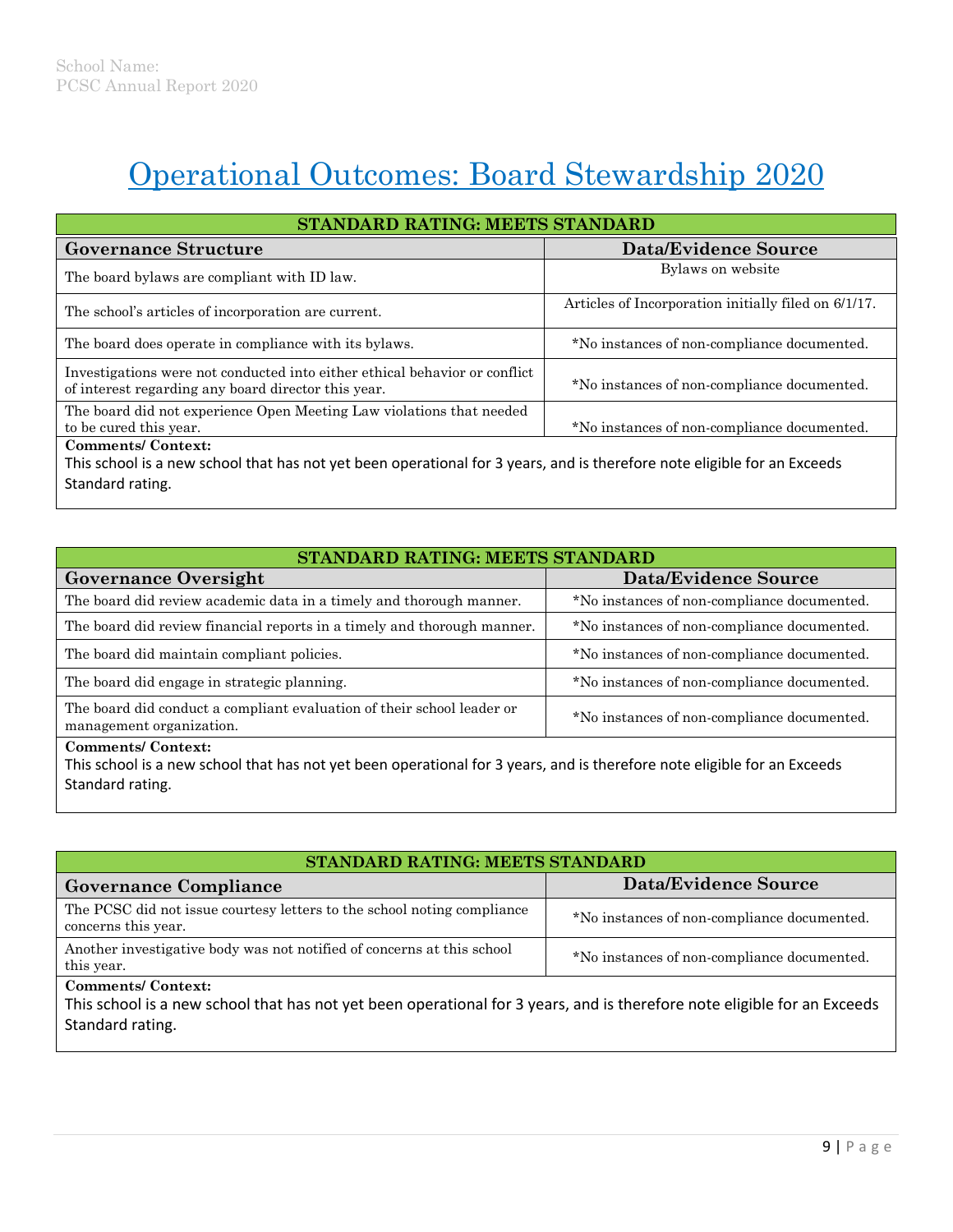# Operation Outcomes: Management 2020

| STANDARD RATING: EXCEEDS STANDARD                                      |                                             |  |
|------------------------------------------------------------------------|---------------------------------------------|--|
| <b>Student Services</b>                                                | Data/Evidence Source                        |  |
| The school's English Language Learners program is in good standing.    | *No instances of non-compliance documented. |  |
| The school's Special Education program is in good standing.            | *No instances of non-compliance documented. |  |
| The school's college and career readiness program is in good standing. | Continuous Improvement Plan 2019-2020       |  |
| <b>Comments/Context:</b>                                               |                                             |  |

| STANDARD RATING: MEETS STANDARD                                                                                    |                                             |  |
|--------------------------------------------------------------------------------------------------------------------|---------------------------------------------|--|
| Data Security and Information Transparency                                                                         | <b>Data/Evidence Source</b>                 |  |
| The school's website is compliant and updated appropriately.                                                       | *No instances of non-compliance documented. |  |
| The school did not experience issues involving data security this year.                                            | *No instances of non-compliance documented. |  |
| The school did not experience compliance issues with public records                                                | *No instances of non-compliance documented. |  |
| requests.                                                                                                          |                                             |  |
| <b>Comments/Context:</b>                                                                                           |                                             |  |
| Regarding Information Transparency: The school's contracts are posted online, and are well organized and thorough. |                                             |  |

| STANDARD RATING: MEETS STANDARD                            |                                                                                                                               |  |
|------------------------------------------------------------|-------------------------------------------------------------------------------------------------------------------------------|--|
| <b>Facility and Services</b>                               | <b>Data/Evidence Source</b>                                                                                                   |  |
| The school's occupancy certificate is current.             | *No instances of non-compliance documented.<br>Please provide an updated copy for the<br>2020-2021 school year to PCSC staff. |  |
| Safety inspections and evacuation drills are compliant.    | *No instances of non-compliance documented.<br>Please provide an updated copy for the<br>2020-2021 school year to PCSC staff. |  |
| The school does provide daily transportation for students. | *No instances of non-compliance documented.                                                                                   |  |
| The school does provide a National School Lunch Program.   | *No instances of non-compliance documented.                                                                                   |  |
| <b>Comments/Context:</b>                                   |                                                                                                                               |  |

| STANDARD RATING: EXCEEDS STANDARD                             |                                             |  |
|---------------------------------------------------------------|---------------------------------------------|--|
| <b>Operational Compliance</b>                                 | <b>Data/Evidence Source</b>                 |  |
| Required reports were submitted accurately and on time.       | *No instances of non-compliance documented. |  |
| The enrollment process is compliant.                          | *No instances of non-compliance documented. |  |
| The teachers are properly credentialed.                       | *No instances of non-compliance documented. |  |
| Corrective action plans were not issued by the SDE this year. | *No instances of non-compliance documented. |  |
| <b>Comments/Context:</b>                                      |                                             |  |
|                                                               |                                             |  |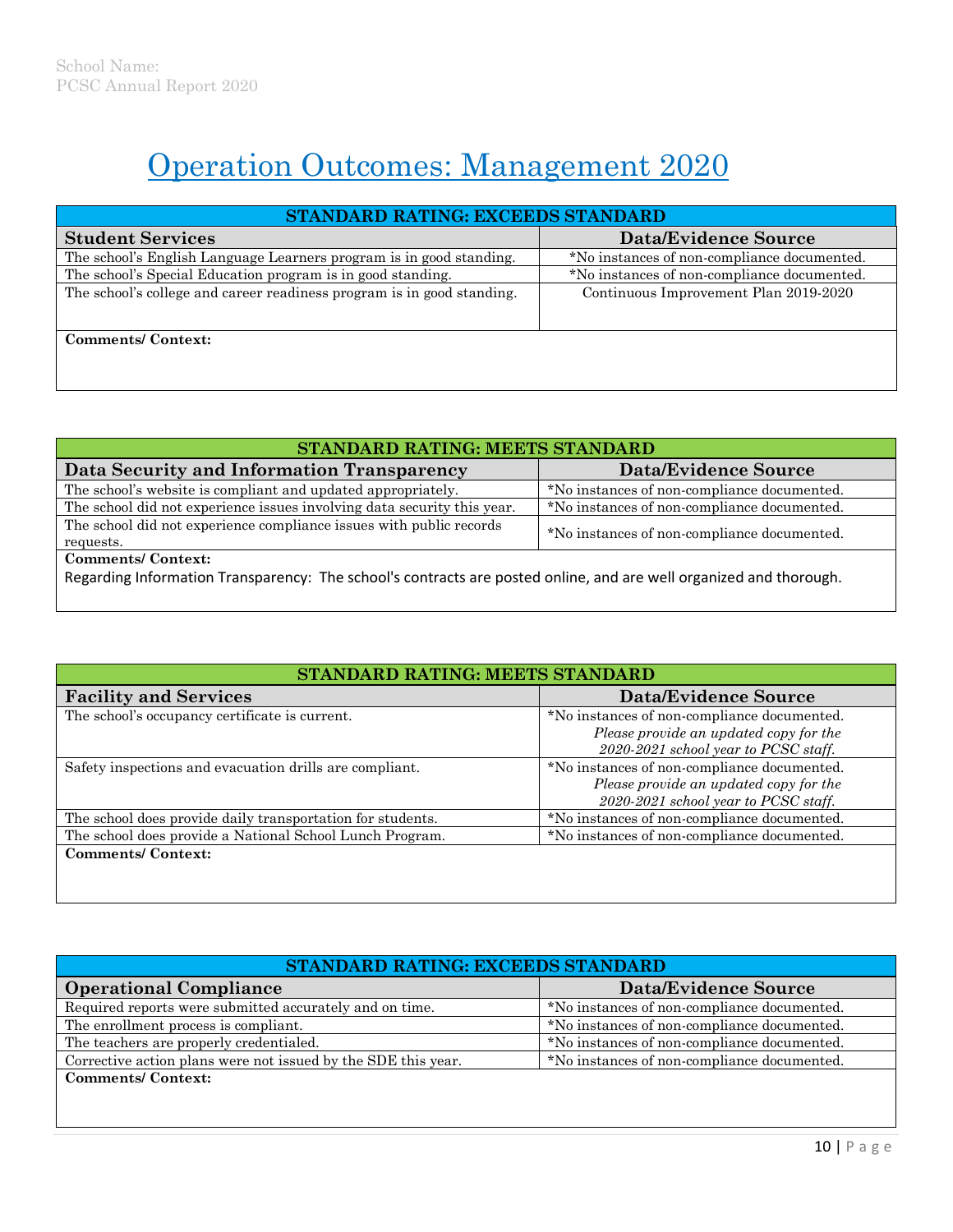# Financial Health: 2020

#### *(Primary Data Source: FY20 Financial Audit.)*

| <b>Near Term Measures</b>                                                                                                                                                                                                                                              | Rubric                               | <b>STANDARD RATING</b>     |
|------------------------------------------------------------------------------------------------------------------------------------------------------------------------------------------------------------------------------------------------------------------------|--------------------------------------|----------------------------|
| The school has a current ratio of more than 1.5                                                                                                                                                                                                                        | Current Ratio 1.99                   | <b>Exceeds Standard</b>    |
| The school has 60 days cash OR between 30 and 60<br>days cash and one-year trend is positive                                                                                                                                                                           | 47 Days                              | <b>Meets Standard</b>      |
| The school is not in default of any financial<br>obligations, and did not experience any instances of<br>default during the fiscal year.                                                                                                                               | No Default                           | <b>Meets Standard</b>      |
| Enrollment variance was between 90% and 95%, OR<br>the enrollment variance was less than 90% and the<br>school provided a mid-year amended budget<br>evidencing at least a break-even budget based on<br>mid-term enrollment and any resulting revenue<br>adjustments. | <b>Enrollment Variance</b><br>69.24% | <b>Approaches Standard</b> |
| <b>Comments/Context</b><br>$\mathcal{A}$ and interested the contract of the contract of the contract of the contract of the contract of the contract of the contract of the contract of the contract of the contract of the contract of the contract of the c          |                                      |                            |

Courtesy letters and/or notification of default would be included here, if applicable.

| <b>Sustainability Measures</b>                         | Rubric                | <b>STANDARD RATING</b> |
|--------------------------------------------------------|-----------------------|------------------------|
| Aggregated 3-year Total Margin is positive and the     |                       | <b>Meets Standard</b>  |
| most recent year Total Margin is positive OR           | CY Total Margin -     |                        |
| Aggregated 3-Year Total Margin is greater than -1.5    | 3.05%%                |                        |
| percent, the trend is positive for the last two years, | 3-Year Aggregated NA  |                        |
| and the most recent year Total Margin is positive      |                       |                        |
| Multi-Year Cumulative Cash Flow is positive and        | Most Recent Year      | <b>Meets Standard</b>  |
| Cash Flow is positive in the most recent year is       | \$146,171.00          |                        |
| positive                                               | Previous Year NA      |                        |
|                                                        | 3-Year NA             |                        |
| Debt Service Coverage Ratio is between 1.1 and 1.49    | Debt Service Coverage | <b>Meets Standard</b>  |
|                                                        | Ratio 1.26            |                        |
|                                                        |                       |                        |
| The school's Debt to Asset Ratio is less than 0.9      |                       | <b>Meets Standard</b>  |
|                                                        | Debt/Asset Ratio .71  |                        |
|                                                        |                       |                        |
| Comment/Context                                        |                       |                        |

#### Uon

| STANDARD RATING: MEETS STANDARD                                                  |                                  |  |
|----------------------------------------------------------------------------------|----------------------------------|--|
| <b>Financial Operations</b>                                                      | Data and/or Evidence Source      |  |
| The school's finances are managed in compliance<br>with GAAP.                    | Financial Audit 10/19/2020       |  |
| Expenditures and contracts are posted online<br>appropriately.                   | School's Expenditure Page {Date} |  |
| The school maintains compliant internal controls.                                |                                  |  |
| The school is operating under a Notification of Fiscal<br>Concern.               | NΑ                               |  |
| The school is operating under a Notification of<br>Possible or Imminent Closure. | NΑ                               |  |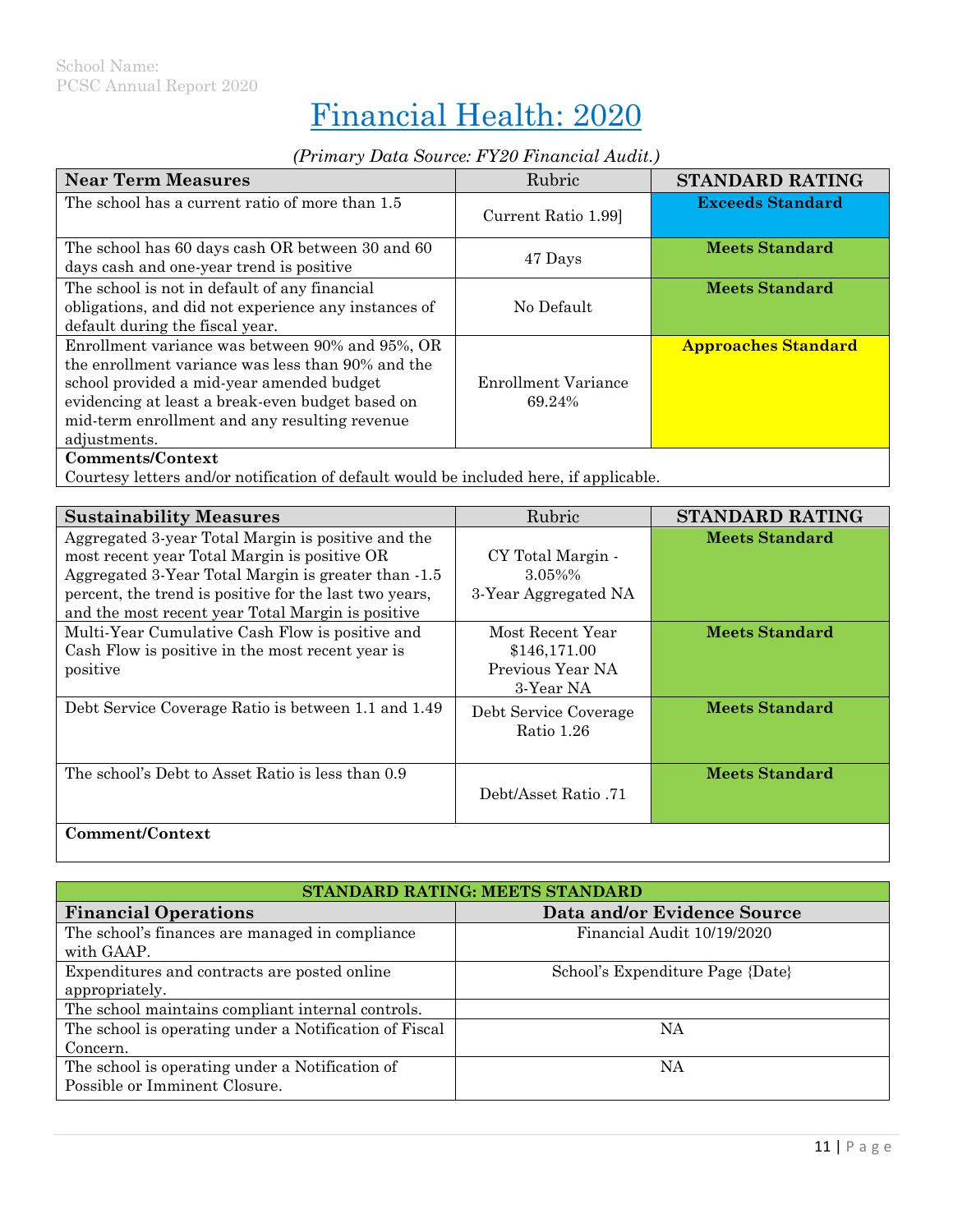**Comments/Context**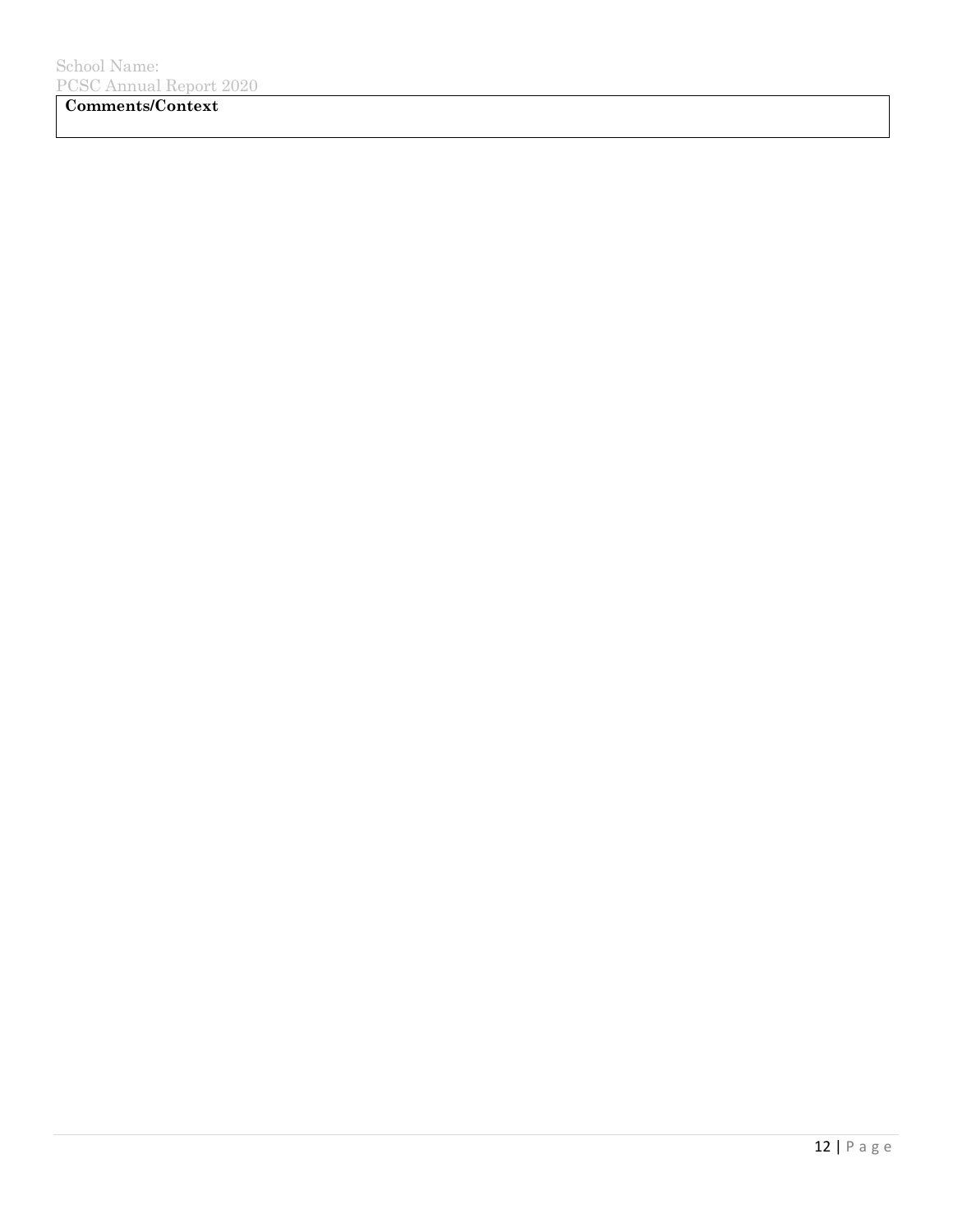# Longitudinal Data Snapshot (2019-2022)



#### **Operational Outcomes: Management**